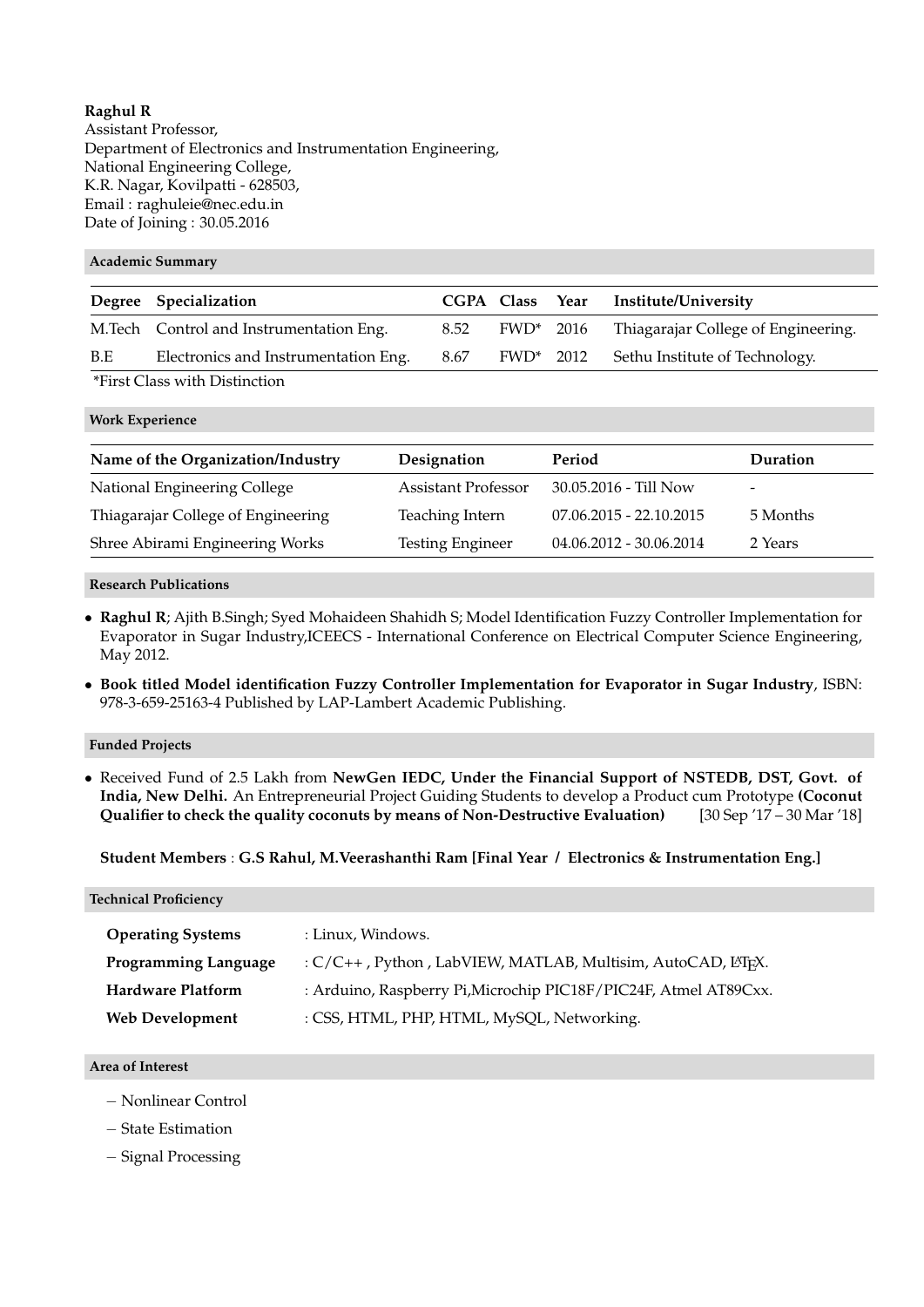| Work Experience and Positions of Responsibility                                                                                                                                       |                                                                                                    |                                       |  |  |  |  |  |
|---------------------------------------------------------------------------------------------------------------------------------------------------------------------------------------|----------------------------------------------------------------------------------------------------|---------------------------------------|--|--|--|--|--|
| National Engineering College, Kovilpatti.<br>[30 May '16 - Till date]                                                                                                                 |                                                                                                    |                                       |  |  |  |  |  |
| <b>Subjects Handled</b>                                                                                                                                                               |                                                                                                    |                                       |  |  |  |  |  |
| <b>Theory Course</b>                                                                                                                                                                  | : Signals & Networks, Electric Circuit Analysis, Nonlinear Control, Electronic Devices.            |                                       |  |  |  |  |  |
| <b>Practical Course</b>                                                                                                                                                               | : Electric Circuit Analysis, Sensor and Transducers, Control System, Digital Control Lab.          |                                       |  |  |  |  |  |
| Thiagarajar College of Engineering, Madurai.<br>$[$ Jun '15 – Oct '15 $]$                                                                                                             |                                                                                                    |                                       |  |  |  |  |  |
| <b>Subjects Handled</b>                                                                                                                                                               |                                                                                                    |                                       |  |  |  |  |  |
| <b>Theory Course</b>                                                                                                                                                                  | : Measuring Instruments.                                                                           |                                       |  |  |  |  |  |
| <b>Practical Course</b>                                                                                                                                                               | : Advanced Instrumentation Laboratory, Digital Circuits Lab.                                       |                                       |  |  |  |  |  |
|                                                                                                                                                                                       | Shree Abirami Engineering Works, Chennai.                                                          | $[$ Jun '12 – Jun '14]                |  |  |  |  |  |
| Nature of Work                                                                                                                                                                        | : Product Inspection and Testing.                                                                  |                                       |  |  |  |  |  |
| <b>Key Academic Projects</b>                                                                                                                                                          |                                                                                                    |                                       |  |  |  |  |  |
|                                                                                                                                                                                       | Intelligent Input Estimation with Interactive Multiple Model Filter for Target Tracking            |                                       |  |  |  |  |  |
| (Guide: Prof. M. Varatharajan, Thaigarajar College of Engineering)<br>[Jan - Apr '16]<br>- Identify and locate the multiple motion of a target and identify its position and velocity |                                                                                                    |                                       |  |  |  |  |  |
|                                                                                                                                                                                       | - Estimate the Target States by Intelligent Input Estimation approach (Detection & Decision Based) |                                       |  |  |  |  |  |
|                                                                                                                                                                                       | - Estimate the unknown Acceleration input                                                          |                                       |  |  |  |  |  |
|                                                                                                                                                                                       | Tracking of Maneuvering Target Using Augmented Input Estimator and IMM Estimator                   |                                       |  |  |  |  |  |
|                                                                                                                                                                                       | (Guide: Prof. M. Varatharajan, Thaigarajar College of Engineering)                                 | [Sep - Dec '15]                       |  |  |  |  |  |
|                                                                                                                                                                                       | - Identify and Locate the Maneuvering Target Position, Velocity corrupted by Noise                 |                                       |  |  |  |  |  |
| - Estimate the Target States by Input Estimation and Augmented State Estimate (Detection Based)                                                                                       |                                                                                                    |                                       |  |  |  |  |  |
| - Estimated the unknown input                                                                                                                                                         |                                                                                                    |                                       |  |  |  |  |  |
|                                                                                                                                                                                       | Model Identification & Fuzzy Controller Implementation for Evaporator in Sugar Industry            |                                       |  |  |  |  |  |
|                                                                                                                                                                                       | (Guide: Prof. Ajith B. Singh, Sethu Institute of Technology)                                       | [Jan - Apr '12]                       |  |  |  |  |  |
|                                                                                                                                                                                       | -Identification of Transfer Function for the Evaporator Tank                                       |                                       |  |  |  |  |  |
| -Implement & Tuning of PID Controller                                                                                                                                                 |                                                                                                    |                                       |  |  |  |  |  |
| -Implement Fuzzy Controller                                                                                                                                                           |                                                                                                    |                                       |  |  |  |  |  |
|                                                                                                                                                                                       | -Compared the performance analysis of PID & Fuzzy Controllers                                      |                                       |  |  |  |  |  |
| <b>Faculty Development Programme/Workshops</b>                                                                                                                                        |                                                                                                    |                                       |  |  |  |  |  |
|                                                                                                                                                                                       | - Short Term course on Optimal Control and State Estimation QIP -IISc, Bangalore.                  | $[2^{nd} - 6^{th} \text{ Jul}' 18]$   |  |  |  |  |  |
|                                                                                                                                                                                       | - Short Term course on Nonlinear and Adaptive Control QIP -IISc, Bangalore.                        | $[12^{th} - 16^{th} ]$ un'17]         |  |  |  |  |  |
| - FDP on Instructional Design and Delivery System - NITTTR, Chennai.                                                                                                                  | $[22^{nd} - 27^{th}$ May'17]                                                                       |                                       |  |  |  |  |  |
| - FDP on Technology Enable Learning - NITTTR, Chennai.                                                                                                                                | $[27^{th} - 29^{th}$ May'17]                                                                       |                                       |  |  |  |  |  |
|                                                                                                                                                                                       | - FDP on Entrepreneurship Development - DST- NSTEDB, New Delhi.                                    | $[05^{th} - 17^{th}$ Dec'16]          |  |  |  |  |  |
| <b>Seminars</b>                                                                                                                                                                       |                                                                                                    |                                       |  |  |  |  |  |
|                                                                                                                                                                                       | - Research perspectives and challanges in instrumentation aspects of IoT.                          | $[25^{th} - 27^{th} \text{ Oct}' 17]$ |  |  |  |  |  |

− Associate Member in Institute of Engineers IE(I) – AM159323-7.

**Professional Society Membership**